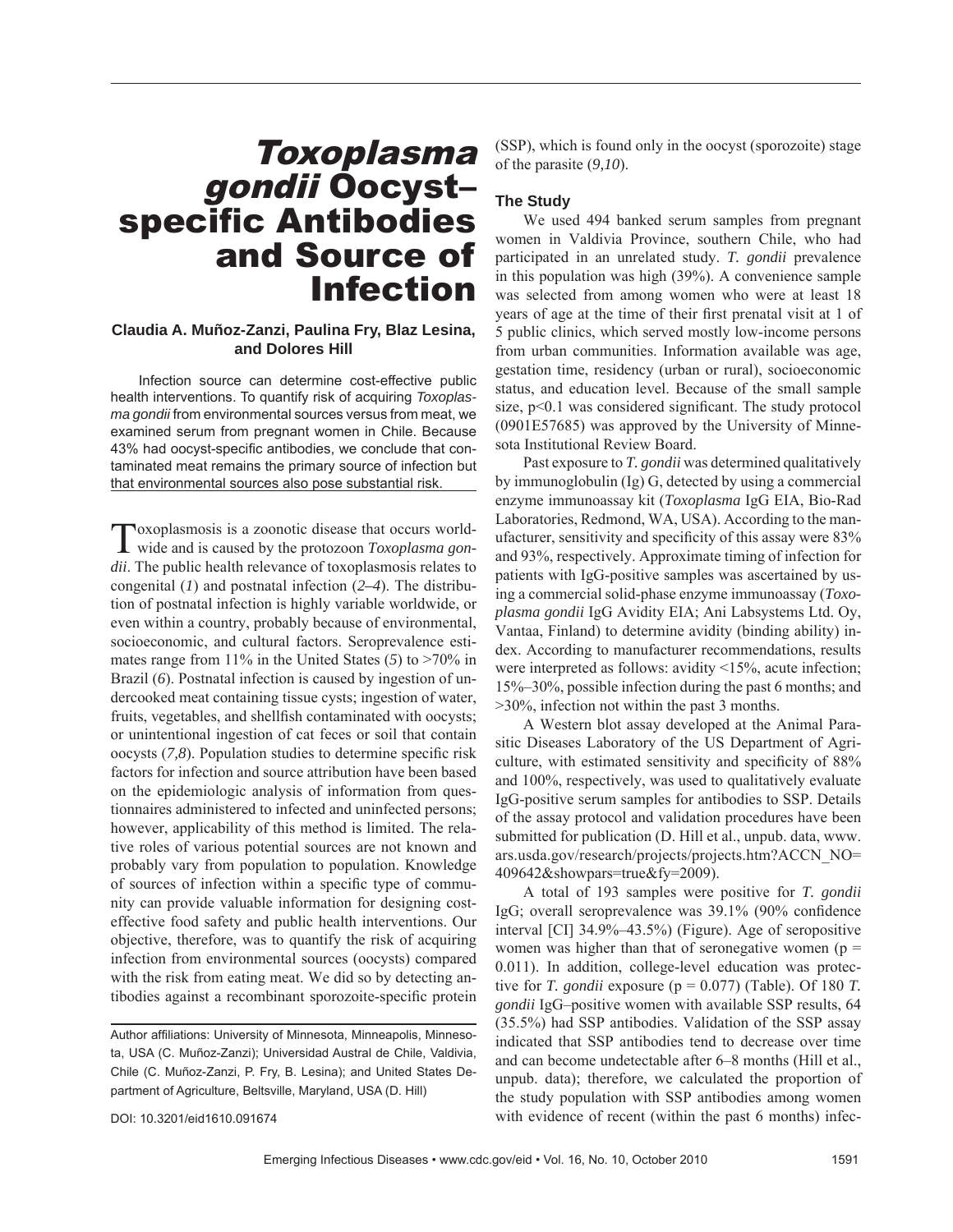#### **DISPATCHES**



Figure. Detection of *Toxoplasma gondii* in 494 low-income pregnant women from Valdivia Province, Chile. \*<15%, indicates acute infection;  $\uparrow$  15%–30%, indicates possible infection within  $\leq$ 6 mo (4 samples from recently infected women were not tested for SSP antibodies); ‡>30%, excludes recent (within 3 mo) infection (9 samples from women with chronic infection were not tested for SSP antibodies). –, negative; +, positive; Ig, immunoglobulin; SSP, sporozoite-specific protein antibodies.

tion only. Of the 193 *T. gondii*–seropositive women, 72 (32.6%) had evidence of recent or acute infection (avidity <30%; Figure), although this was probably an overestimation because avidity increases slowly in certain persons. Among these 72 women, 31 (43.1%) had SSP antibodies, including 4 (45.8%) of 9 acutely infected women and 27 (44.4%) of 59 women with evidence of recent infection (Figure). Socioeconomic status was the only demographic factor significantly associated with SSP antibodies ( $p =$ 0.056). The age-adjusted odds ratio for socioeconomic status was  $4.06$  (90% CI 1.21–13.60), indicating that the odds of having SSP antibodies was  $4\times$  higher for women of very low  $(\leq 3,500/\text{year})$  compared with low  $(\geq 3,500/\text{year})$  to <\$5,000/year) socioeconomic status.

#### **Conclusions**

Our finding that 43% of toxoplasmosis infections were associated with direct or indirect exposure to an occystcontaminated environment indicates that cyst-containing meat was the major (57%) source of infection in the study population (Figure). Although this value is likely to vary by population, it is consistent with findings from a multicenter case–control study that reported, on the basis of calculation of population-attributable fractions, that 30%–63% of acute infections could be attributed to eating meat (*11*). Although data on prevalence of infection in meat-producing animals from the area are limited, in general, the high risk for human infection is consistent with the high seroprevalence reported for swine (9%) (C.A. Muñoz-Zanzi et al., unpub. data), free-range chickens (55%) (*12*), and sheep (28%) (*13*). In communities such as our study area, consumption of meat produced locally from small farms and backyard pens is common, especially for populations of low socioeconomic status. In these informal farm management systems, animals are at higher risk of acquiring *T. gondii*.

Our detection of SSP antibodies in 43% of recently infected women (Figure) implies that infection from ingestion of oocysts is an almost equally large public health problem in this population as is contaminated meat. A high level of oocyst contamination of soil and especially water (because of runoff) probably results from high (33%) prevalence of infection in cats (*14*) and high annual precipitation. Oocysts in the local environment have not been studied; however, infection of local aquatic or semiaquatic species, such as sea lions and feral mink (M. Sepulveda, unpub. data), suggests that surface water is contaminated with oocysts. Although less recognized than contact with cat feces (while handling cat litter), eating raw shellfish, which can accumulate oocysts (*7*), and drinking contaminated water are major risk factors for *T. gondii* infection (*15*). Use of a study population of pregnant women affects generalizability of findings; nevertheless, results indicate that toxoplasmosis is a major public health problem in this area of Chile. Despite knowledge of how to prevent or minimize risk for infection (e.g., cook meat thoroughly, freeze meat, wash vegetables, wash hands after handling raw meat and after gardening), the high risk for infection in this population highlights the need for improved education programs, especially for populations of low socioeconomic status.

A study limitation is the possibility of misclassifications (false-positive or false-negative results) with use of

| Table. Demographics of low-income pregnant women evaluated for exposure to Toxoplasma gondii, Valdivia Province, Chile* |                |                |                |                                   |
|-------------------------------------------------------------------------------------------------------------------------|----------------|----------------|----------------|-----------------------------------|
| Variable                                                                                                                | Seronegative   | Seropositive   | Total          | Odds ratio (p value) <sup>+</sup> |
| Urban residence‡                                                                                                        | 289/300 (96.3) | 184/189 (97.4) | 473/489 (96.7) | $- (0.538)$                       |
| Very low socioeconomic status§                                                                                          | 261/300 (87.0) | 167/191 (87.4) | 428/491 (87.2) | $- (0.888)$                       |
| College/technical education¶                                                                                            | 41/300 (13.7)  | 16/191 (8.4)   | 57/491 (11.6)  | 0.58(0.077)                       |
| Age, y, median#                                                                                                         | 25 (18.0-39.0) | 27 (18.0-41.0) | 25 (18.0-40.2) | $1.46**$ (0.011)                  |
| Total, no. (%)                                                                                                          | 301 (60.9)     | 193 (39.1)     | 494            |                                   |

\*Values are no./no. tested (%) except as indicated.

†Odds ratio and corresponding p value from univariate logistic regression analysis.

‡Reference is rural residence.

§Household income <\$3,500/y; reference is low socioeconomic status, household income >\$3,500/y to <\$5,000/y.

¶Reference is no college or technical education.

#Median, 2.5th, and 97.5th percentiles (in parenthesis) are reported for age as a continuous variable.

\*\*Odds ratio for a 28-year-old woman compared with an 18-year-old woman as an example.